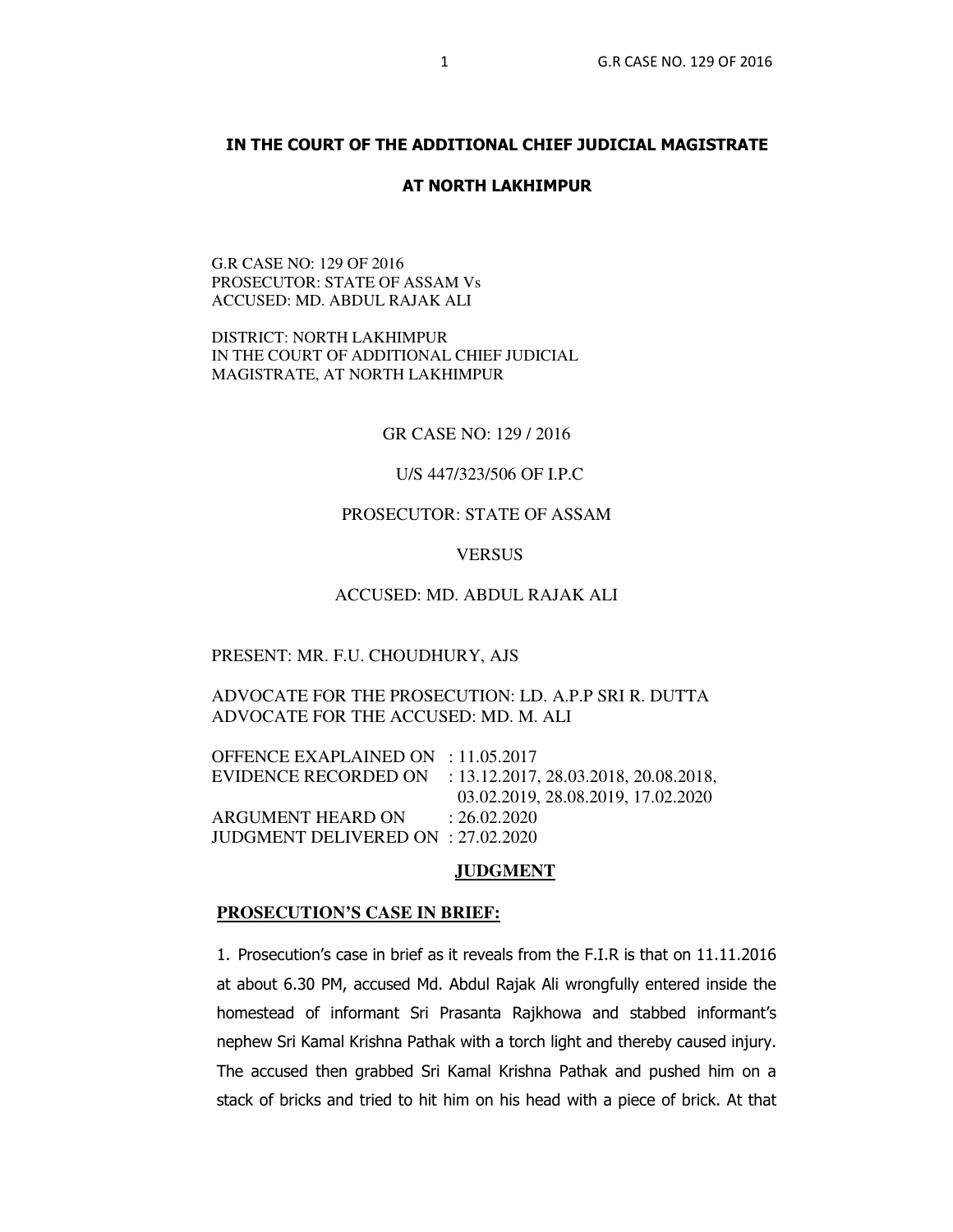time, the informant came there and snatched the piece of brick from the hand of accused. The accused then threatened to kill informant and his said nephew. The informant thereafter lodged an FIR about the occurrence before the O/C of Boginadi police station.

2. On receipt of the F.I.R, a case was registered being numbered as Boginadi P.S Case No. 10/16 and after investigation I.O of the case submitted charge sheet against accused Md. Abdul Rajak Ali for the offences punishable u/s 447/323/506 of IPC. Copies of relevant documents were furnished to the accused u/s 207 CrPC. Considering the relevant documents and hearing both the parties, particulars of offences punishable u/s 447/323/506 of IPC are read over andexplained to the accused person to which he pleaded not guilty and stood to face the trial.

 3. The prosecution in support of its case examined nine witnesses, whereas the defence did not examined any witness. The accused was examined u/s 313 of CrPC. Defence case is of total denial as it reveals from the statement made by the accused and also the tenor of cross-examination of prosecution witnesses by defence. I have heard the learned counsel for both the parties. I have heard the learned counsel for both the parties.

4. Upon hearing and on perusal of record I have framed the following points for determination-

### 5.**POINTS FOR DETERMINATION:**

(i) Whether the accused person on 11.01.2016 at about 6.30 PM at Baligaon village under Boginadi police station, unlawfully entered inside the homestead of informant Sri Prasanta Rajkhowa with the intention to cause hurt to informant's nephew Sri Kamal Krishna Pathak, or to intimidate, insult or annoy the informant and his said nephew, and thereby committed an offence punishable u/s 447 of IPC?

(ii) Whether the accused person on 11.01.2016 at about 6.30 PM at Baligaon village under Boginadi police station, voluntarily hit informant's nephew Sri Kamal Krishna Pathak with a torch light with the intention to cause hurt, and thereby caused injury to him, and thereby committed an offence punishable u/s 323 of IPC?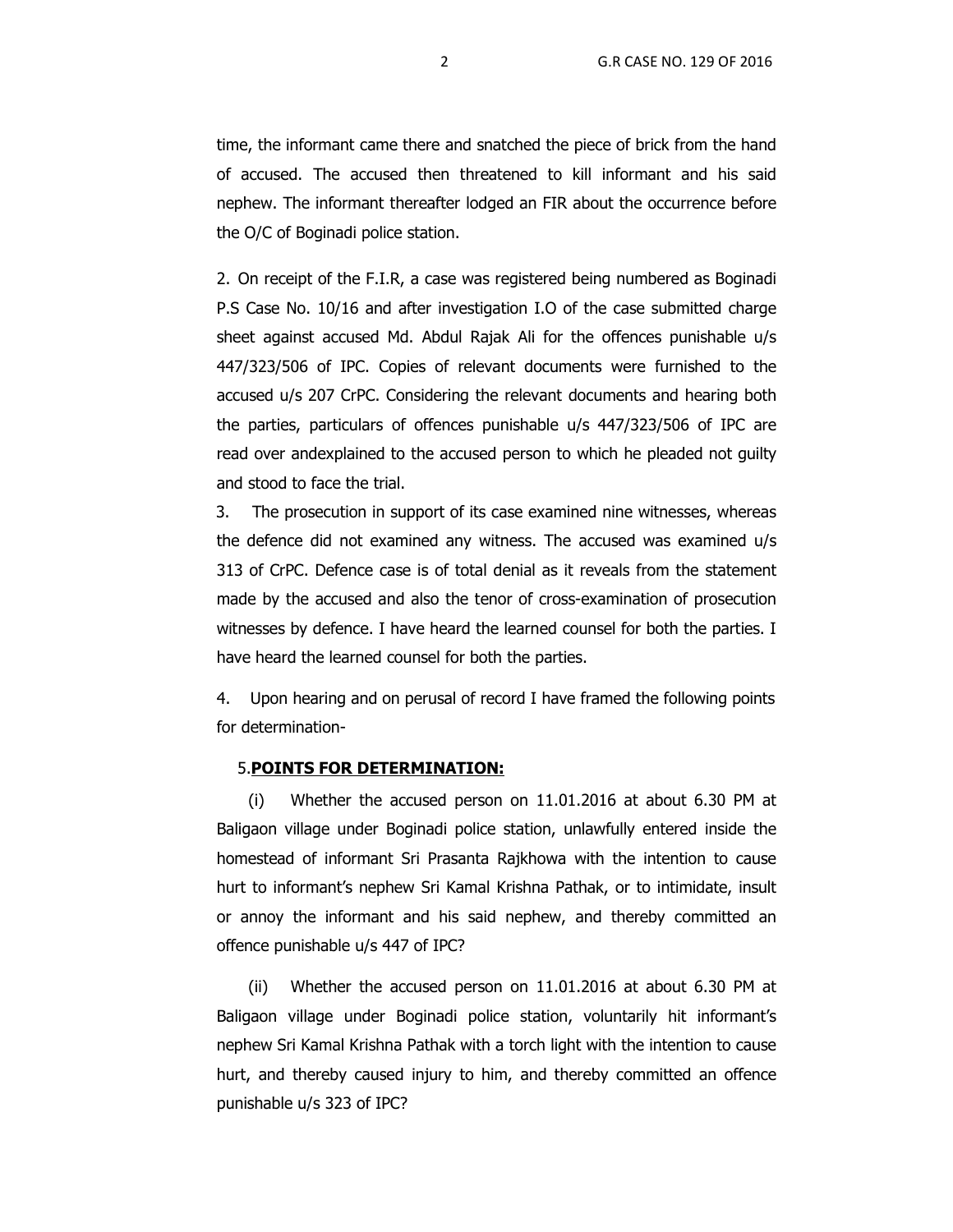(iii) Whether the accused person on 11.01.2016 at about 6.30 PM at Baligaon village under Boginadi police station, threatened the informant and his above named nephew with injury to their persons, with the intent to cause alarm, and thereby committed an offence punishable u/s 506 of IPC?

### **DISCUSSION OF EVIDENCE, DECISION AND REASONS THEREOF:**

#### **POINT NO. 1, 2 AND 3:**

6. For the sake of convenience and as because point no. 1, 2 and 3 are interconnected, hence they are taken up herein together for discussion & decision as follows:

7. As regards the aforesaid points for determination, the most vital witnesses examined by prosecution are the informant and his above named nephew Sri Kamal Krishna Pathak being the alleged victim of this case. Therefore, let me proceed with the discussion to find out whether they have supported the case of prosecution as alleged in the FIR.

8. In this respect, perusal of evidence shows that informant Sri Prasanta Rajkhowa as PW-3 in his evidence-in-chief has stated that at the time of occurrence accused came to his house and said that he (accused) his having some work with Kamal Krishna Pathak. He/PW-3 then requested the accused to come back on the day as he/PW-3 and Kamal Krishna Pathak are supposed to go to Lakhimpur for some urgent work. However, the accused did not agreed to his/informant's request and tried to open the door of car in which Sri Kamal Krishna Pathak was seated. Thereafter, said Kamal Krishna Pathak came out from the car and at that time the accused hit said Kamal Krishna Pathak with a torch light. Thereafter, the accused grabbed said Kamal Krishna Pathak and pushed him on a stack of bricks. Said Kamal Krishna Pathak sustained injury on his head.

9. In the above context, PW-1 Sri Kamal Krishna Pathak in his evidence-inchief has stated that at the time of occurrence, accused came to the house of informant and started an altercation with the informant. Thereafter, a scuffle took place between the informant and accused. At that time, he/PW-1 heard hue and cry and came out from his house. The accused gave a blow with a torch light on the back of the chest of informant due to which blood oozed out from the injury of informant. Thereafter, the accused left the place.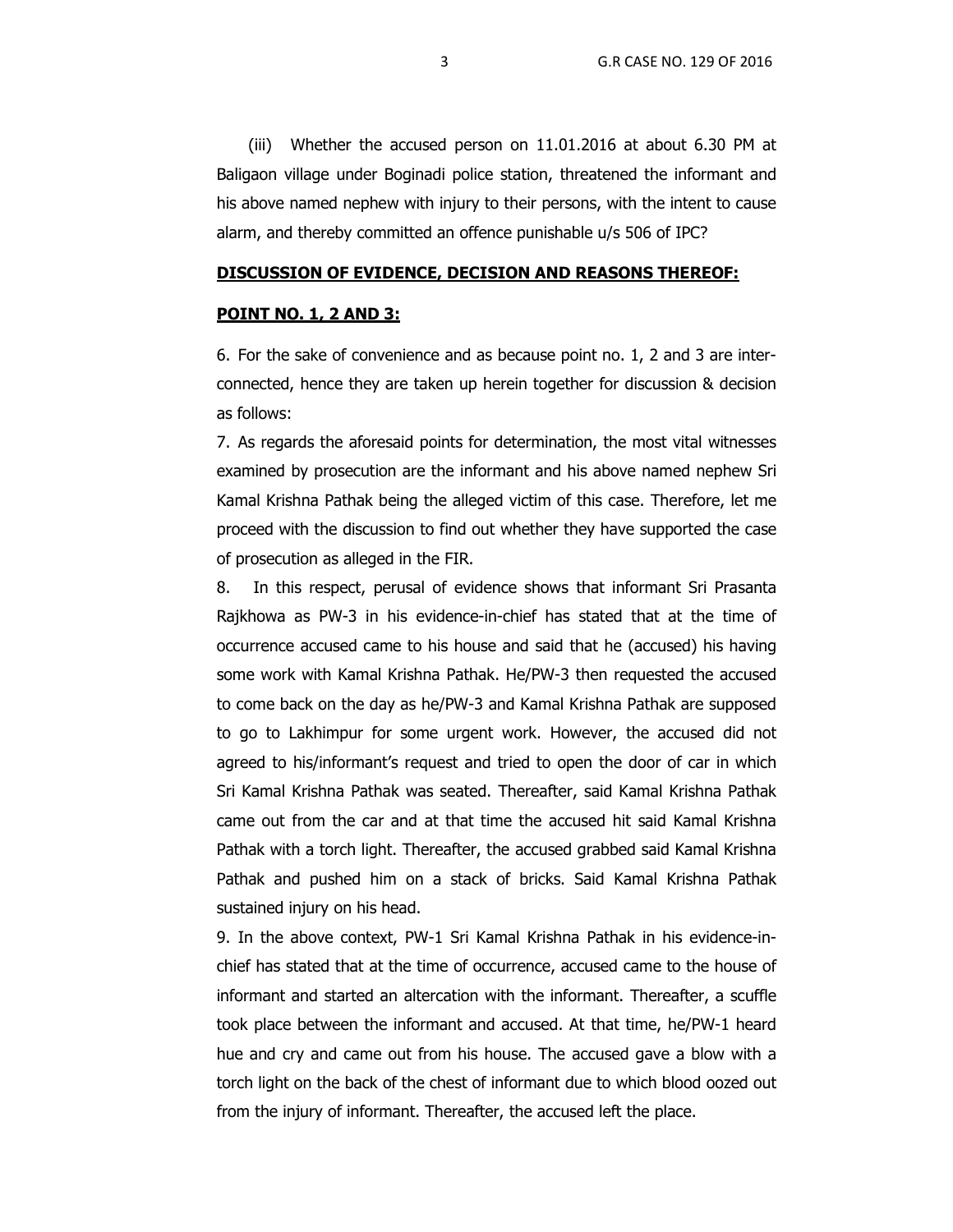10. On perusal of the evidence deposed by PW-1 and PW-3 as narrated above, it is seen that though both of them have claimed themselves to be eye witnesses of the alleged occurrence but their versions are totally contradictory to each other. To be more particular, though PW-1 Kamal Krishna Pathak has stated that the accused assaulted and caused hurt to informant/PW-3, but, on the other hand, informant/PW-3 has stated that the accused has assaulted and caused injury to PW-1 Kamal Krishna Pathak. It is important to mention here that the PW-1 in his cross-examination has specifically stated that no occurrence took place with him on that day. The aforesaid contradiction, being related to the material part of alleged occurrence, in my opinion, creates serious doubt as regards the credibility of the statements made by PW-1 and PW-3 in their respective evidence-in-chief.

11. Besides the above, informant/PW-3 in his cross-examination has denied the suggestions of defence that he did not mentioned the aforesaid allegations in his statement before police. However, in this respect, PW-9 Sri Dambaru Dutta, who investigated this case, in his cross-examination has confirmed that PW-3 has not mentioned the aforesaid allegations in the statement made before him/PW-9. In my opinion, had the occurrence took place as alleged by PW-3 in his evidence-in-chief then he should have definitely mentioned the same in his very initial statement before I/O. Therefore, omission of PW-3 to mention the aforesaid allegations in his statement before I.O/PW-9 is a material contradiction which creates doubt as regards the credibility of his aforesaid version.

12. As regards the aforesaid point for determination, PW-2 Sri Nipen Dulakakharia and PW-4 Sri Ajit Kalita in their respective evidence-in-chief have supported the case of prosecution by stating that the accused gave a blow to said Kamal Krishna Pathak with a torch light. However, in view of the aforesaid statement made by PW-1 Sri Kamal Krishna Pathak, which is contradictory to the statement of PW-2 and PW-4, I am of the opinion that the evidence deposed by PW-2 and PW-4 cannot be relied upon.

13. In the above context, PW-5 Sri Lila Kt. Dulakakharia and PW-6 Sri Nirmal Borah in their respective evidence have stated that the accused threw a piece of brick on the body of Sri Kamal Krishna Pathak. However, the PW-5 in his cross-examination has specifically stated that he did not see the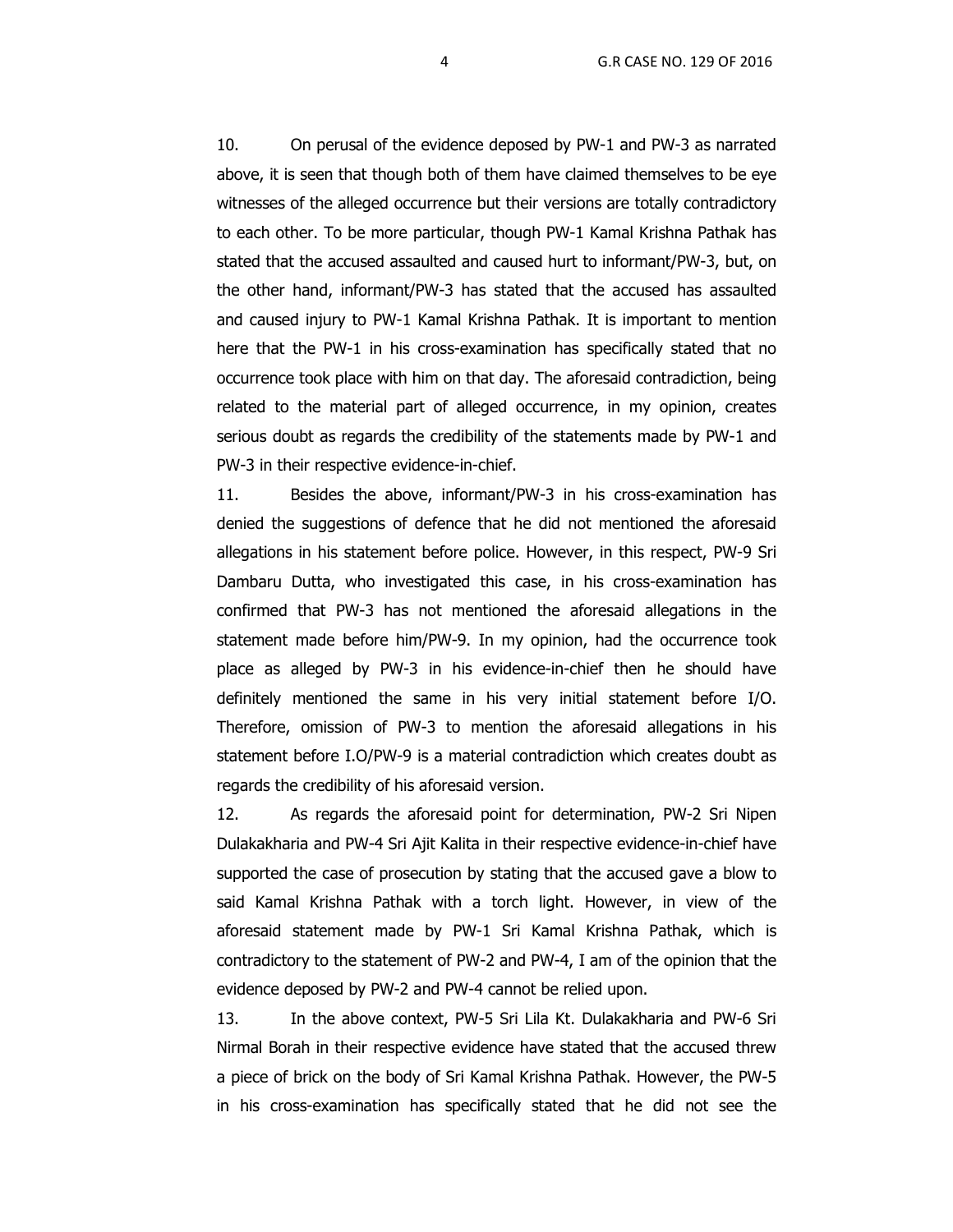occurrence. Similarly, PW-6 in his cross-examination has stated that he came out after hearing the hue and cry and saw the injury on the body of Munna and thereafter he came to know about the occurrence. This implies that PW-6 himself has not seen the alleged occurrence. Again, PW-8 Sri Bishnu Borah in his evidence has stated that he heard that an altercation and fighting took place between the accused and informant but he did not see the occurrence.

14. Therefore, it is clear that the versions stated by PW-5, PW-6 and PW-8 as regards the alleged assault by accused upon Sri Kamal Krishna Pathak or informant, are completely hearsay and the same cannot be relied upon unless corroborated by some other reliable evidence.

15. Before parting with the discussion, it is necessary to mention here that only remaining witness examined by prosecution is PW-7 Dr. Monti Phukan, who being the Medical Officer posted at Boginadi PHC on 16.01.2016, examined Sri Kamal Krushna Pathak but did not find any internal or external injury. As such, it is clear that there is nothing in the evidence of PW-7 which can support the case of prosecution.

16. Considering the entire discussion made above, it is clear that witnesses examined by prosecution have failed to prove beyond reasonable doubt that the accused has committed the offences as alleged in the FIR.

DECISION: This point is therefore decided in the negative and goes against the prosecution.

### **ORDER**

17. In view of the discussions made above and the decisions reached in the foregoing point for determination, it is held that the witnesses examined by prosecution have failed to prove beyond reasonable doubts that accused Md. Abdul Rajak Alihas committed the offences punishable under section447/323/506of IPCas alleged, and as such, the accused person is acquitted of the charges under section 447/323/506of IPC on benefit of doubtand he be set at liberty forthwith.

The bail bond of the accused person shall remain in force for another six months from today.

 This judgment is given under my hand, and seal of this court on this the  $27<sup>th</sup>$  day of February, 2020.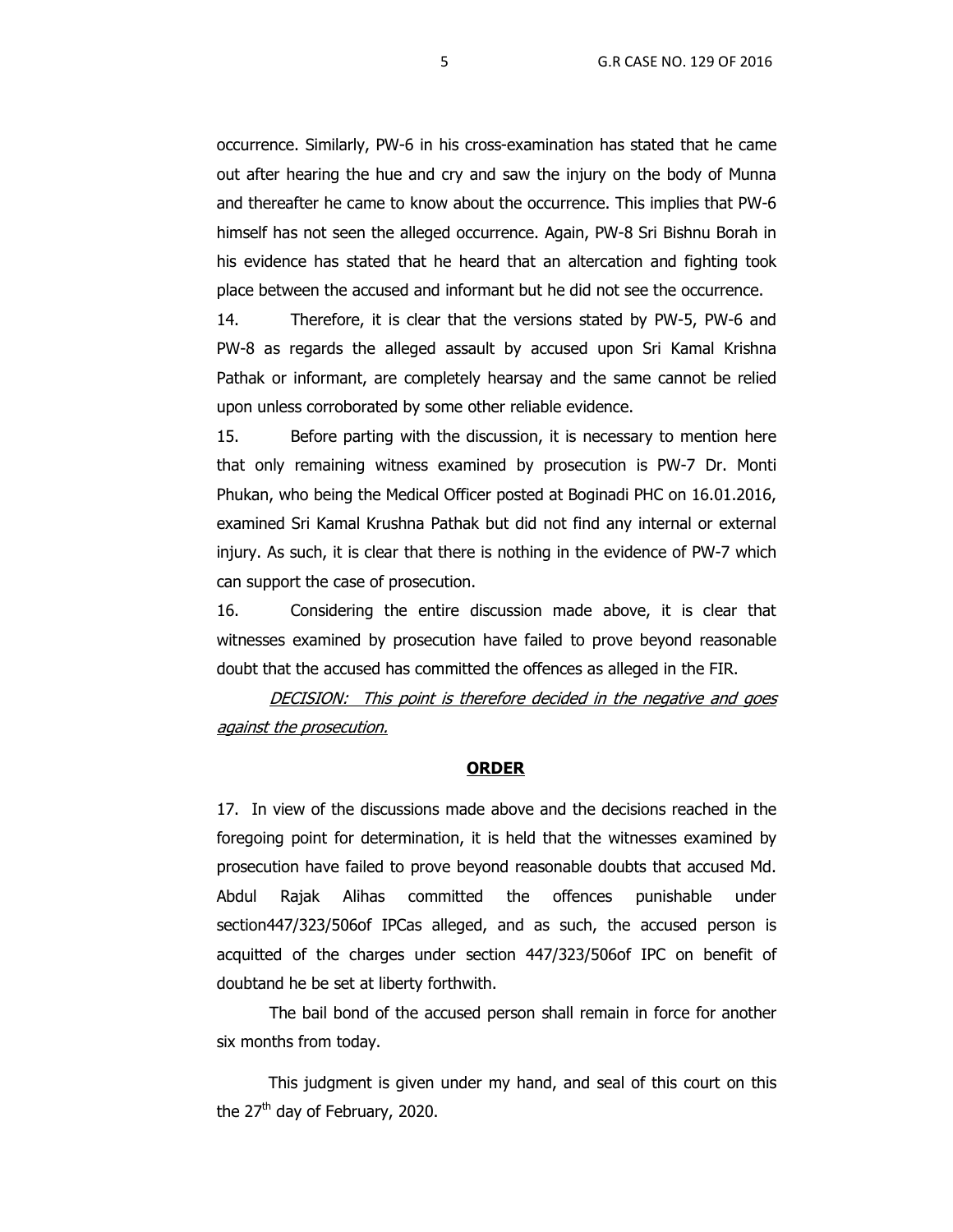The case is disposed of on contest.

 F.U. Choudhury Additional Chief Judicial Magistrate North Lakhimpur